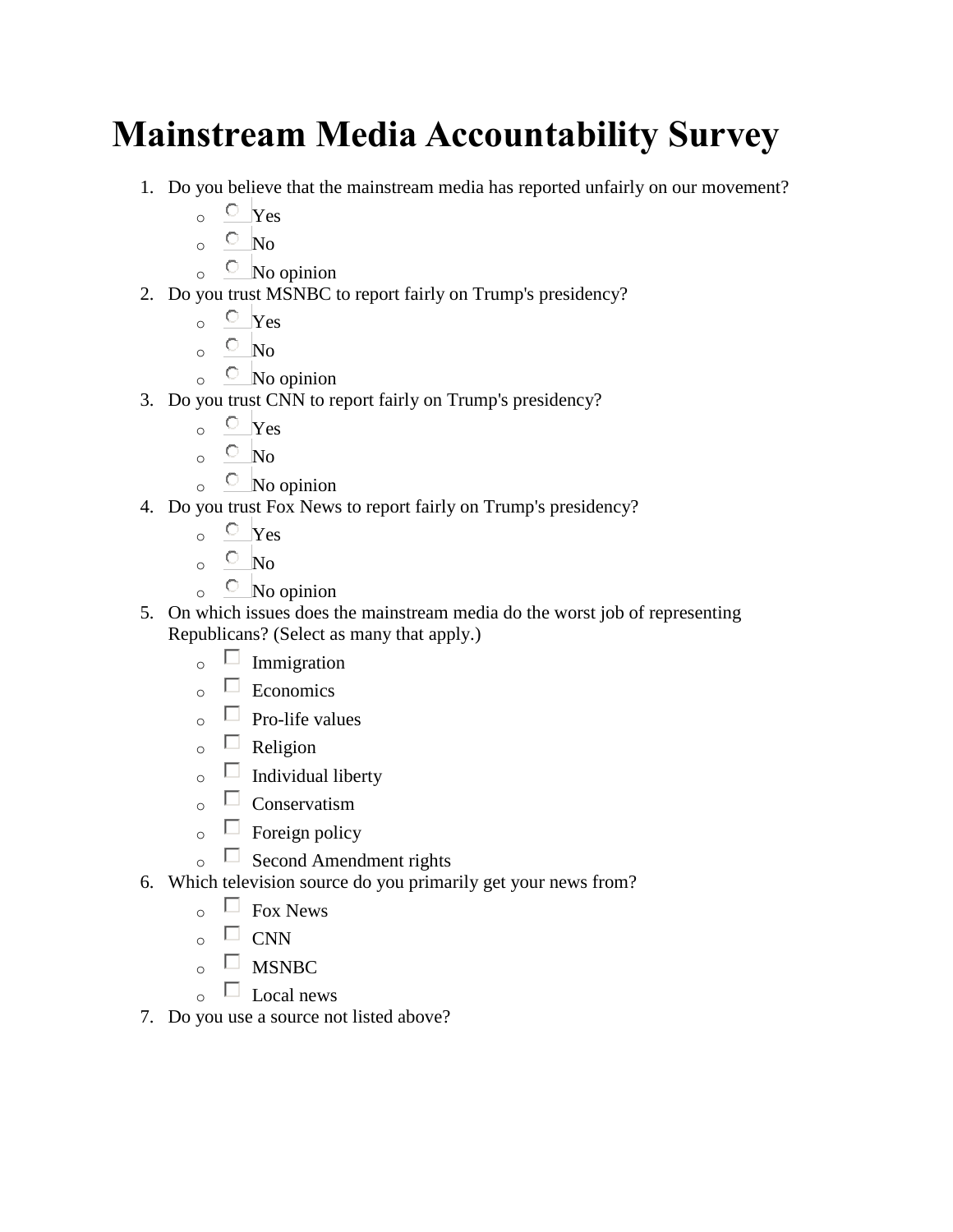

8. Which online source do you use the most?



- 9. Do you trust the mainstream media to tell the truth about the Republican Party's positions and actions?
	- $\circ$  Yes
	- $\circ$  No
	- $\circ$  No opinion
	- $\circ$  Other, please specify:
- 10. Do you believe that the mainstream media does not do their due diligence fact-checking before publishing stories on the Trump administration?
	- $\circ$  Yes
	- $\circ$  No
	- $\circ$  No opinion
	- $\circ$  Other, please specify:
- 11. Do you believe that the media unfairly reported on President Trump's executive order temporarily restricting people entering our country from nations compromised by radical Islamic terrorism?
	- $\circ$  Yes
	- $\circ$  No
	- $\circ$  No opinion
	- $\circ$  Other, please specify:
- 12. Were you aware that a poll was released revealing that a majority of Americans actually supported President Trump's temporary restriction executive order?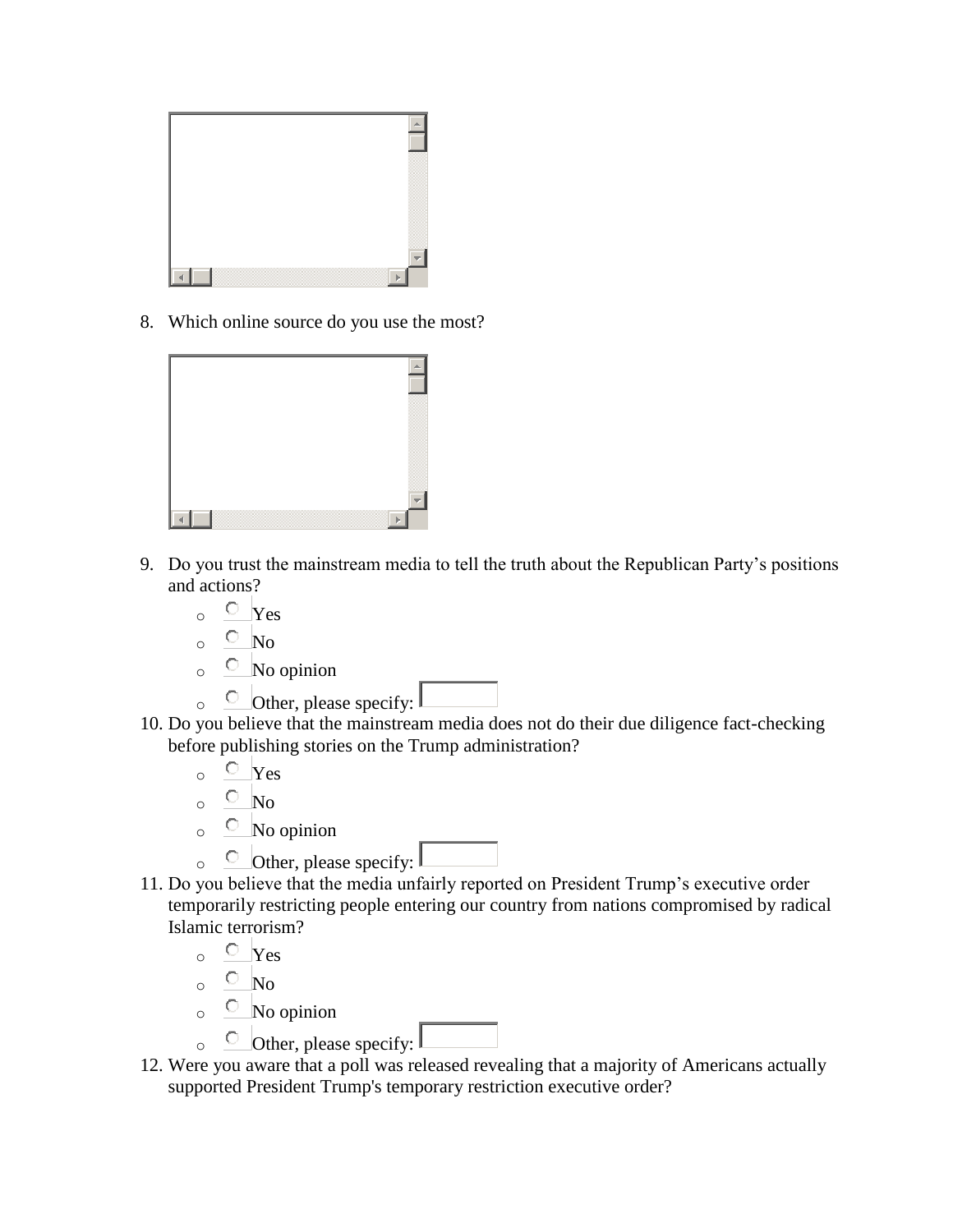- $\circ$  Yes
- $\circ$  No
- $\circ$  No opinion
- $\circ$  Other, please specify:
- 13. Do you believe that political correctness has created biased news coverage on both illegal immigration and radical Islamic terrorism?
	- $\circ$  Yes
	- $\circ$  No
	- $\circ$  No opinion
	- $\circ$  Other, please specify:
- 14. Do you believe that contrary to what the media says, raising taxes does not create jobs?
	- $\circ$  Yes
	- $\circ$  No
	- $\circ$  No opinion
	- $\circ$  Other, please specify:
- 15. Do you believe that people of faith have been unfairly characterized by the media?
	- $\circ$  Yes
	- $\circ$  No
	- $\circ$  No opinion
	- $\circ$  Other, please specify:  $\mathbb{L}$
- 16. Do you believe that the media wrongly attributes gun violence to Second Amendment rights?
	- $\circ$  Yes
	- $\circ$  No
	- $\circ$  No opinion
	- $\circ$  Other, please specify:
- 17. Do you believe that the media has been far too quick to spread false stories about our movement?
	- $\circ$  Yes
	- $\circ$  No
	- $\circ$  No opinion
	- $\circ$  Other, please specify:
- 18. Do you believe that the media uses slurs rather than facts to attack conservative stances on issues like border control, religious liberties, and ObamaCare?
	- $\circ$  Yes
	- $\circ$  No
	- $\circ$  No opinion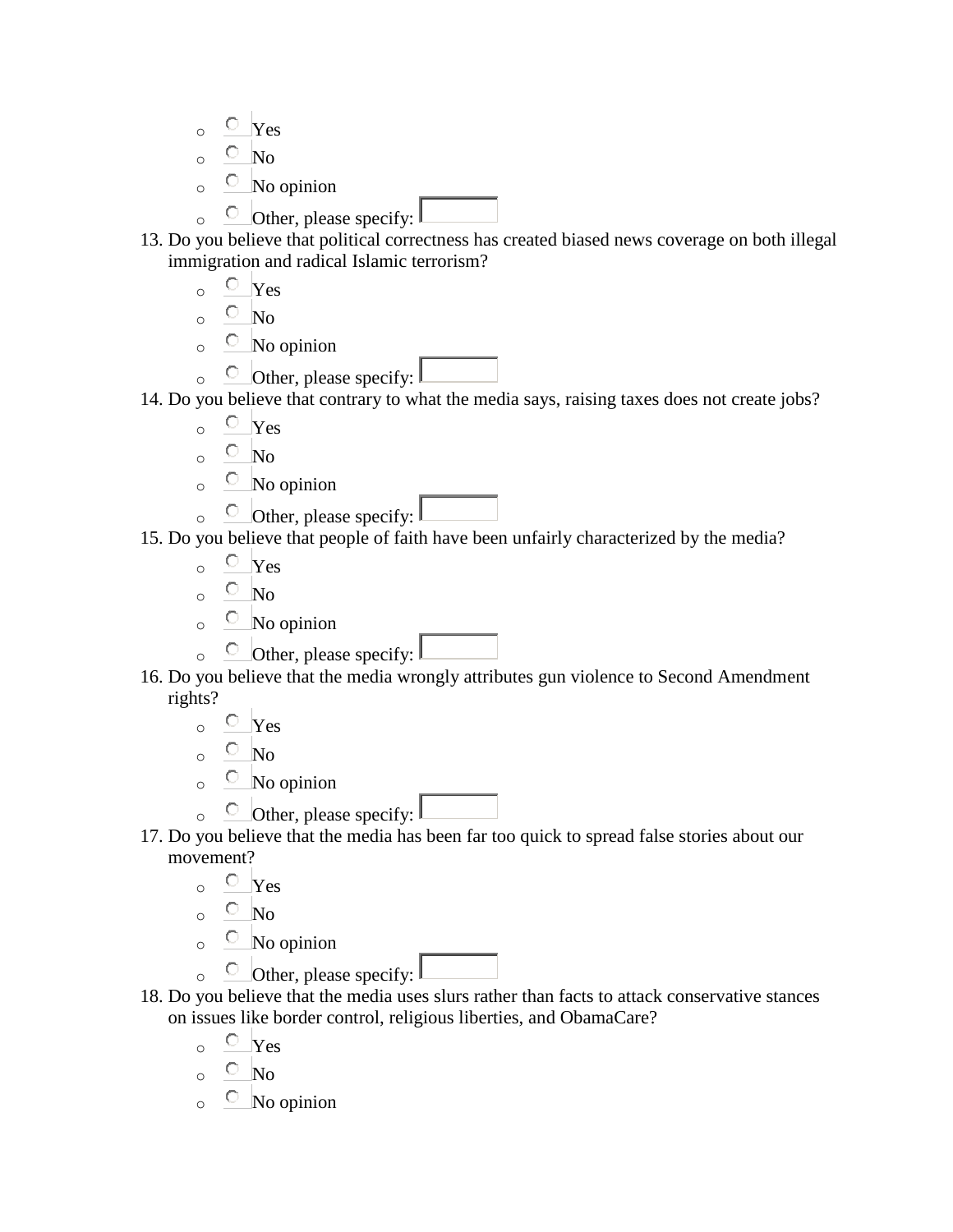- $\circ$  Other, please specify:
- 19. Do you believe that the media purposely tries to divide Republicans against each other in order to help elect Democrats?
	- $\circ$  Yes
	- $\circ$  No
	- $\circ$  No opinion
	- $\circ$  Other, please specify:
- 20. Do you believe that the media creates false feuds within our Party in order to make us seem divided?
	- $\circ$  Yes
	- $\circ$  No
	- $\circ$  No opinion
	- $\circ$  Other, please specify:
- 21. Do you believe that the mainstream media has been too eager to jump to conclusions about rumored stories?
	- $\circ$  Yes
	- $\circ$  No
	- $\circ$  No opinion
	- $\circ$  Other, please specify:
- 22. Do you believe that if Republicans were obstructing Obama like Democrats are doing to President Trump, the mainstream media would attack Republicans?
	- $\circ$  Yes
	- $\circ$  No
	- $\circ$  No opinion
	- $\circ$  Other, please specify:
- 23. Do you agree with the President's decision to break with tradition by giving lesser known reporters and bloggers the chance to ask the White House Press Secretary questions?
	- $\circ$  Yes
	- $\circ$  No
	- $\circ$  No opinion
	- $\circ$  Other, please specify:
- 24. Do you agree with President Trump's media strategy to cut through the media's noise and deliver our message straight to the people?
	- $\circ$  Yes
	- $\circ$  No
	- $\circ$  No opinion
	- $\circ$  Other, please specify: